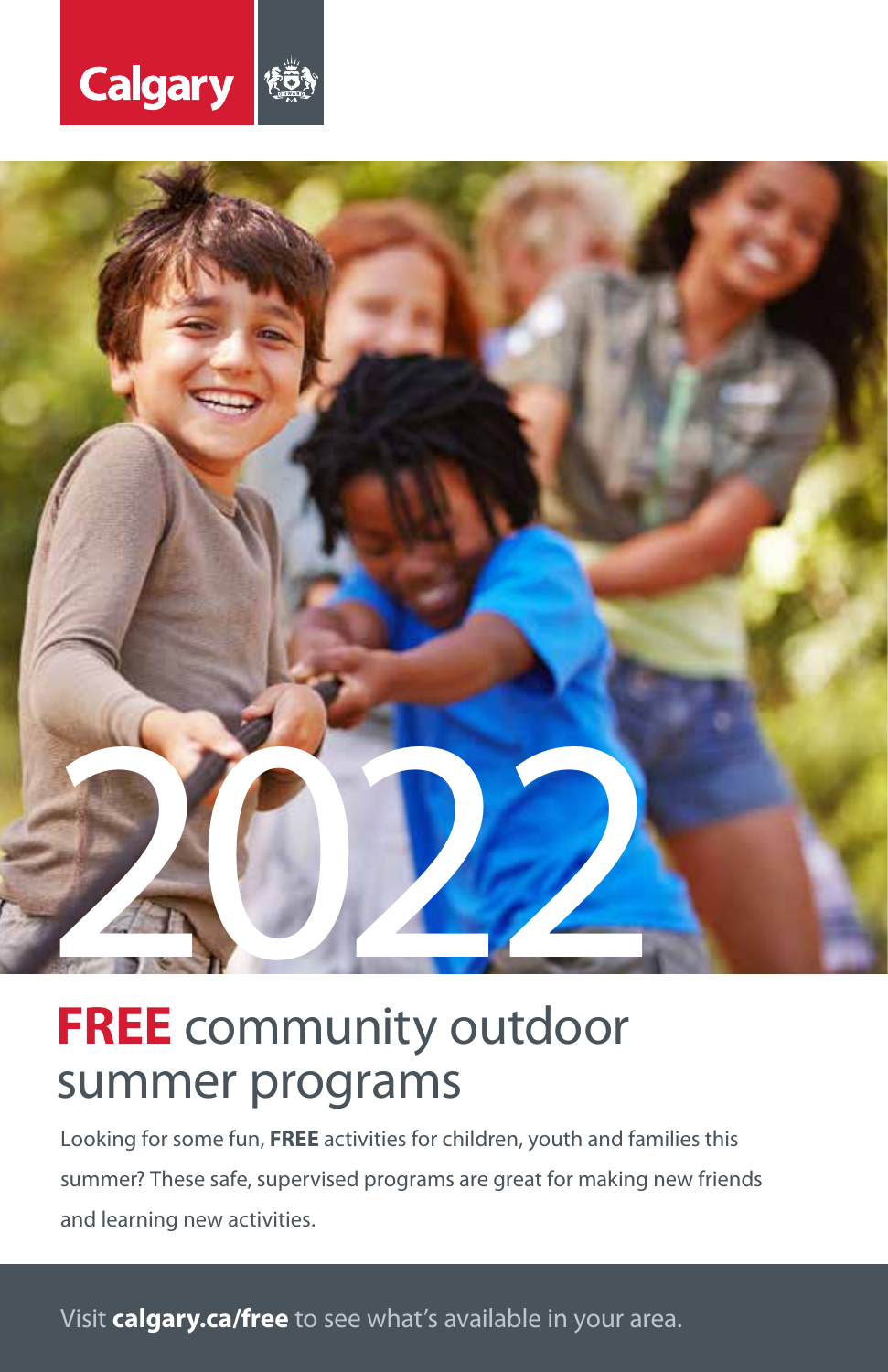# FREE community outdoor summer programs **FREE** community outdoor summer programs



### **Children's programs**

#### **Mobile Adventure Playground** | children + adult

Join our onsite play ambassadors for a self-directed, drop-in program. We provide loose parts and natural materials to inspire active and creative outdoor play. Parents are encouraged to stay and watch their children's imaginations soar in these adventure spaces.

#### Park n' Play | children ages 6 - 12 years

These safe, supervised programs help children make new friends and learn. Games and activities are designed to encourage them on their path to healthy and active lifestyles. Programs run Monday to Friday. Reserve your drop-in spot online 7 days in advance by visiting **calgary.ca/free**. Walk ups will also be accepted on a first come, first serve basis.

#### **Stay n' Play** | children ages 3 - 5 years + adult

These, safe, supervised programs help children and adults make new friends and stay active through a play-based learning environment. Participants engage in games and activities that they can use on their path to healthy and active lifestyles. Children must be accompanied by an adult. Programs run Monday to Friday. Reserve your drop-in spot online 7 days in advance by visiting **calgary.ca/free**. Walk ups will also be accepted on a first come, first serve basis.

#### **Wetland Wonders** | children 5 - 12 years + adult

Are you ready to learn all about the wonders of wetlands? Discover why these natural spaces are important and get an up-close view of the amazing critters that live below the surface. This drop-in program starts at 1:30 p.m. on Wednesdays at Ralph Klein Park. Children must be accompanied by an adult.

# **Youth programs**

#### **LEAD** | youth 11 - 17 years

LEAD is The City of Calgary's leadership certification program. Youth will learn to develop and practice leadership skills while earning credibility, recognition and opportunities in the community that will strengthen their leadership skills. Participants are required to complete 20 hours of practicum experience that will enhance their skills further in a hands-on practical way. Pre-registration is required. Register online at **calgary.ca/free** or call **403.268.3800**.

#### **LEAD 2.0** | youth 11 - 17 years

LEAD 2.0 is The City's next step leadership program for youth. Graduates of LEAD can enhance their leadership skills, exercise their critical thinking, develop job skills, and discover the positive impact they can have in their community. Participants must have completed LEAD or Nature LEAD to be eligible to register for the program. Pre-register online at **calgary.ca/free** or call **403.268.3800**.

#### **Nature LEAD** | youth 11 - 17 years

This youth leadership certification program allows youth to learn, develop and practice their leadership skills, all with an emphasis on nature. Participants are required to complete 20 hours of volunteer experience that will further their skills in a hands-on way to receive the certificate. Pre-registration is required. Register online at **calgary.ca/free** or call **403.268.3800**.

#### **Youth Job Skillz** | youth 13 - 16 years

Do you want to earn a training certificate and build your resume? Want to dive deeper into employable skills and discover ways to set yourself apart from the rest? Join our FREE youth program to learn about working with children in your community and using your skills to have fun. If you are 13 to 16 years old, this program is for you. Pre-register online at **calgary.ca/free** or call **403.268.3800**.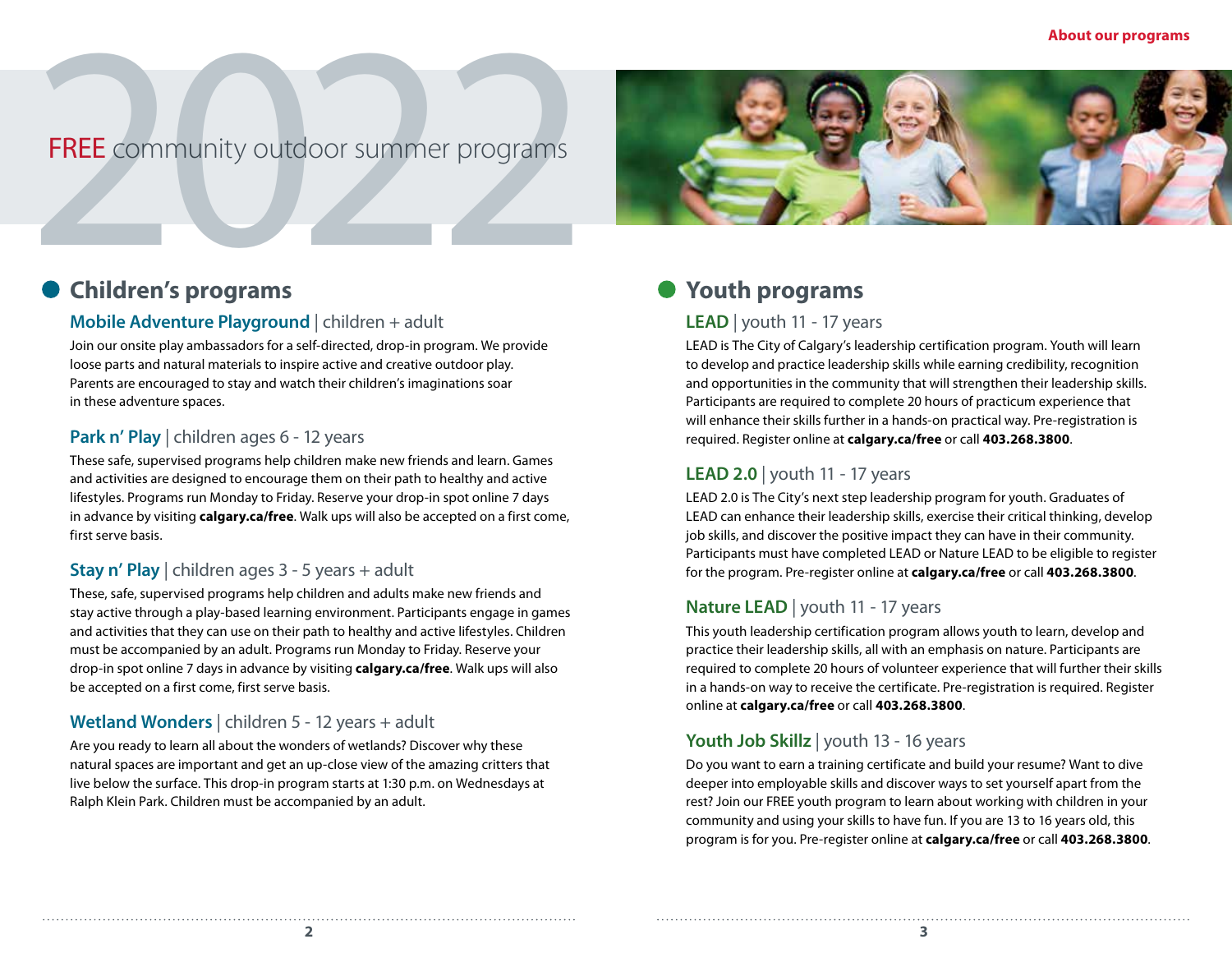#### **Wetland Wonders** (children 5 - 12 years + adult)

**Discover our local wetlands and natural spaces.** This drop-in program starts at 1:30 p.m. on Wednesdays at Ralph Klein Park. Children must be accompanied by an adult.



**Community activities for all ages.** You bring the lawn chair, your family and friends, and we'll bring the live entertainment and fun.

# **Family programs**

#### **Unplug n' Play** | family/all ages

These events bring fun and entertainment to the community! Bring your lawn chair and enjoy live entertainment and activity for an evening of fun with family, friends, and neighbours. Reserve your drop-in spot online 7 days in advance by visiting **calgary.ca/free**. Walk ups will also be accepted on a first come, first serve basis.

#### **Mobile Skate & Scoot Spot** | family/all ages

Check out these free drop-in wheeled sport opportunities. Fun for both beginners and skilled in-line skaters, skateboarders, and scooter users of all ages. Skate and scoot monitors are on site during the indicated hours and can provide tips and tricks. Helmets are required.

## **Adult programs**

#### **Fit Park Exercises** | adults

Drop-in as we visit communities throughout Calgary. Practice and learn how to safely use park fitness equipment that will improve your strength, cardio, and overall well-being. Enjoy the outdoors while a certified trainer guides you with suggestions so you can get the most out of your workout.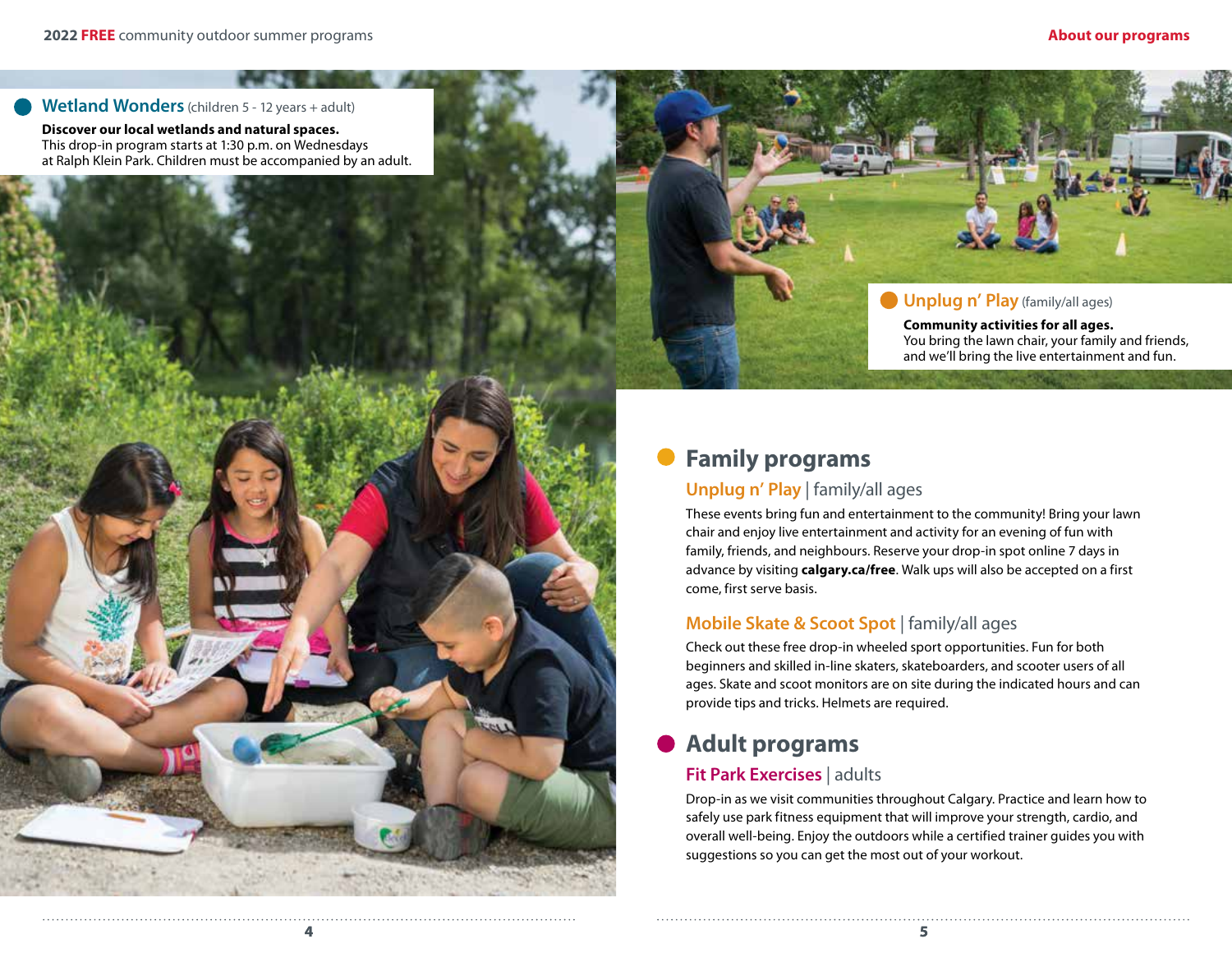#### **2022 FREE** community outdoor summer programs **Children's** programs



#### **Stay n' Play** | children ages 3 - 5 years + adult

These, safe, supervised programs help children and adults make new friends and stay active through a play-based learning environment. Participants engage in games and activities that they can use on their path to healthy and active lifestyles. Children must be accompanied by an adult. Programs run Monday to Friday. Reserve your drop-in spot online 7 days in advance by visiting **calgary.ca/free**. Walk ups will also be accepted on a first come, first serve basis.

#### Park n' Play | children ages 6 - 12 years

These safe, supervised programs help children make new friends and learn. Games and activities are designed to encourage them on their path to healthy and active lifestyles. Programs run Monday to Friday. Reserve your drop-in spot online 7 days in advance by visiting **calgary.ca/free**. Walk ups will also be accepted on a first come, first serve basis.

| Date/Days                        | <b>Activity/Time</b>                                                | <b>Location/Address</b>                                                               |
|----------------------------------|---------------------------------------------------------------------|---------------------------------------------------------------------------------------|
| <b>July 4 - 8</b><br>Mon. - Fri. | Stay n' Play - 10 a.m. - noon<br>Park n' Play - 10 a.m. - 3:30 p.m. | <b>RENFREW</b><br><b>Colonel Macleod School</b><br>1610 6th Street N.E.               |
| July 4 - 8<br>Mon. - Fri.        | Stay n' Play - 10 a.m. - noon<br>Park n' Play - 10 a.m. - 3:30 p.m. | <b>MARLBOROUGH PARK</b><br><b>Roland Michener School</b><br>5958 4th Ave N.F.         |
| <b>July 4 - 8</b><br>Mon. - Fri. | Stay n' Play - 10 a.m. - noon<br>Park n' Play - 10 a.m. - 3:30 p.m. | <b>NORTH HAVEN</b><br><b>North Haven School</b><br>4922 North Haven Dr. N.W.          |
| July 4 - 8<br>Mon. - Fri.        | Stay n' Play - 10 a.m. - noon<br>Park n' Play - 10 a.m. - 3:30 p.m. | <b>RANCHLANDS</b><br><b>Ranchlands School</b><br>610 Ranchlands Blvd, N.W.            |
| <b>July 4 - 8</b><br>Mon. - Fri. | Stay n' Play - 10 a.m. - noon<br>Park n' Play - 10 a.m. - 3:30 p.m. | <b>LAKE BONAVISTA</b><br><b>Andrew Sibbald School</b><br>1711 Lake Bonavista Dr. S.E. |

| Date/Days                        | <b>Activity/Time</b>                                                | <b>Location/Address</b>                                                                                     |
|----------------------------------|---------------------------------------------------------------------|-------------------------------------------------------------------------------------------------------------|
| <b>July 4 - 8</b><br>Mon. - Fri. | Stay n' Play - 10 a.m. - noon<br>Park n' Play - 10 a.m. - 3:30 p.m. | <b>AUBURN BAY</b><br><b>Auburn Bay School</b><br>7 Auburn Bay Ave. S.E.                                     |
| July 4 - 8<br>Mon. - Fri.        | Stay n' Play - 10 a.m. - noon<br>Park n' Play - 10 a.m. - 3:30 p.m. | <b>SOMERSET</b><br><b>Somerset School</b><br>150 Somerset Manor S.W.                                        |
| July 4 - 8<br>Mon. - Fri.        | Stay n' Play - 10 a.m. - noon<br>Park n' Play - 10 a.m. - 3:30 p.m. | <b>WEST SPRINGS</b><br><b>West Ridge School</b><br>8903 Wentworth Ave. S.W.                                 |
| July 11 - 15<br>Mon. - Fri.      | Stay n' Play - 10 a.m. - noon<br>Park n' Play - 10 a.m. - 3:30 p.m. | <b>MARLBOROUGH</b><br><b>Marlborough School</b><br>4711 Maryvale Dr. N.E.                                   |
| July 11 - 15<br>Mon. - Fri.      | Stay n' Play - 10 a.m. - noon<br>Park n' Play - 10 a.m. - 3:30 p.m. | <b>MARTINDALE</b><br><b>Crossing Park School</b><br>500 Martindale Blvd. N.E.                               |
| July 11 - 15<br>Mon. - Fri.      | Stay n' Play - 10 a.m. - noon<br>Park n' Play - 10 a.m. - 3:30 p.m. | <b>HIDDEN VALLEY</b><br><b>Hidden Valley School</b><br>10959 Hidden Valley Dr. N.W.                         |
| July 11 - 15<br>Mon. - Fri.      | Stay n' Play - 10 a.m. - noon<br>Park n' Play - 10 a.m. - 3:30 p.m. | <b>BRENTWOOD</b><br><b>Brentwood School</b><br>1231 Northmount Dr. N.W.                                     |
| July 11 – 15<br>Mon. - Fri.      | Stay n' Play - 10 a.m. - noon<br>Park n' Play - 10 a.m. - 3:30 p.m. | <b>MCKENZIE LAKE</b><br><b>Mountain Park School</b><br>312 Mt. Douglas Close S.E.                           |
| July 11 - 15<br>Mon. - Fri.      | Stay n' Play - 10 a.m. - noon<br>Park n' Play - 10 a.m. - 3:30 p.m. | <b>DEER RUN</b><br><b>Deer Run School</b><br>2127 146th Ave. S.E.                                           |
| July 11 - 15<br>Mon. - Fri.      | Stay n' Play - 10 a.m. - noon<br>Park n' Play - 10 a.m. - 3:30 p.m. | <b>SHAWNESSY</b><br><b>Samuel W. Shaw School</b><br>115 Shannon Dr. S.W.                                    |
| July 11 - 15<br>Mon. - Fri.      | Stay n' Play - 10 a.m. - noon<br>Park n' Play - 10 a.m. - 3:30 p.m. | <b>SIGNAL HILL</b><br><b>Battalion Park School</b><br>369 Sienna Park Dr. S.W.                              |
| July 18 - 22<br>Mon. - Fri.      | Stay n' Play - 10 a.m. - noon<br>Park n' Play - 10 a.m. - 3:30 p.m. | <b>TARADALE</b><br><b>Ted Harrison School</b><br>215 Taravista Way N.E.                                     |
| July 18 - 22<br>Mon. - Fri.      | Stay n' Play - 10 a.m. - noon<br>Park n' Play - 10 a.m. - 3:30 p.m. | <b>THORNCLIFFE</b><br><b>Thorncliffe Greenview</b><br><b>Community Association</b><br>5600 Centre Street N. |
| July 18 - 22<br>Mon. - Fri.      | Stay n' Play - 10 a.m. - noon<br>Park n' Play - 10 a.m. - 3:30 p.m. | <b>PANORAMA HILLS</b><br>Panorama Hills School<br>1057 Panorama Hills Dr. N.W.                              |
| July 18 - 22<br>Mon. - Fri.      | Stay n' Play - 10 a.m. - noon<br>Park n' Play - 10 a.m. - 3:30 p.m. | <b>DALHOUSIE</b><br><b>West Dalhousie School</b><br>6502 58th Street N.W.                                   |
| July 18 - 22<br>Mon. - Fri.      | Stay n' Play - 10 a.m. - noon<br>Park n' Play - 10 a.m. - 3:30 p.m. | <b>FOREST LAWN</b><br><b>Ernest Morrow School</b><br>1212 47th Street S.E.                                  |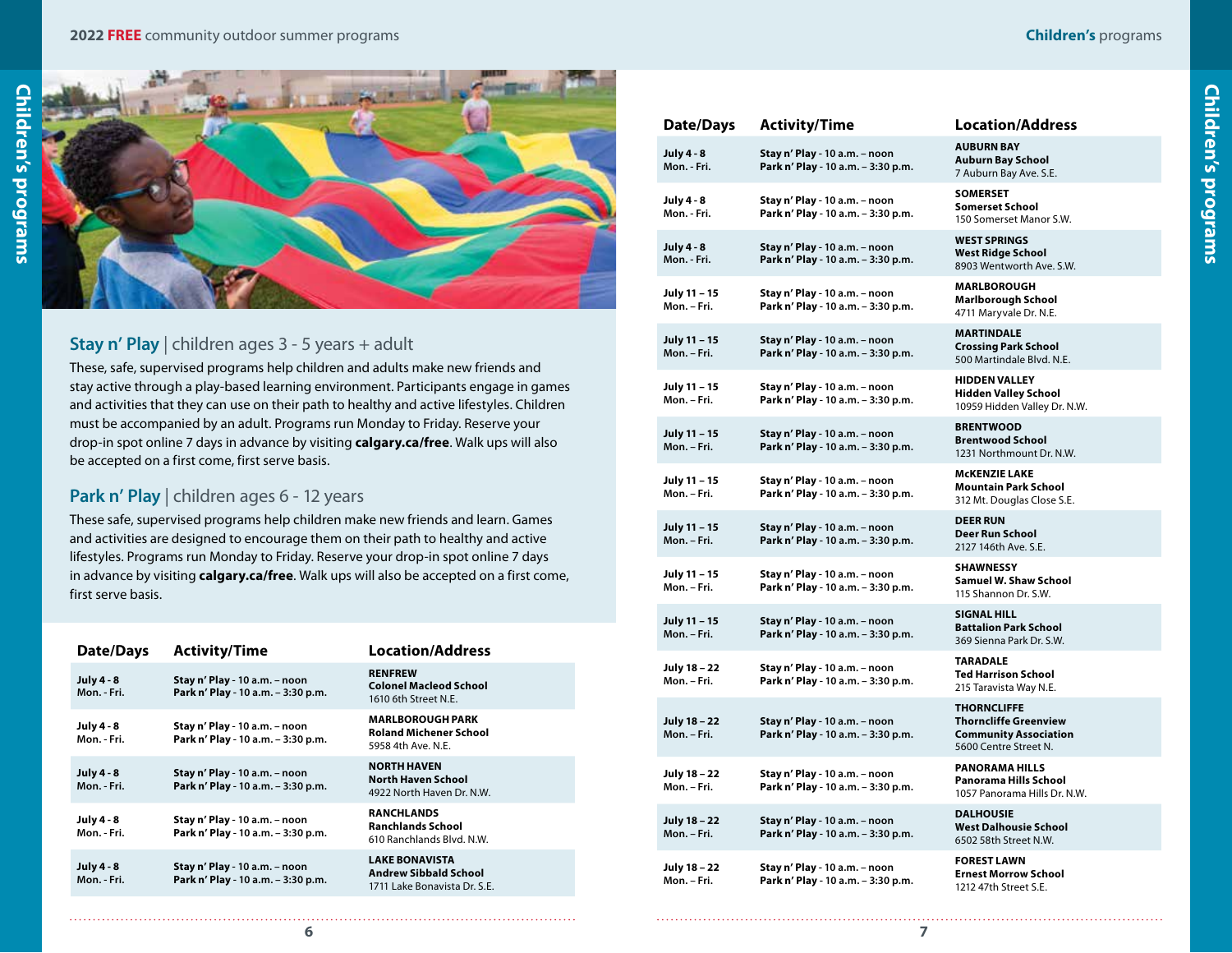**Children's programs**

| I<br>Ξ                                                                                                                |  |
|-----------------------------------------------------------------------------------------------------------------------|--|
| I                                                                                                                     |  |
| I<br>п<br>İ<br>٦                                                                                                      |  |
|                                                                                                                       |  |
| l                                                                                                                     |  |
| ĺ                                                                                                                     |  |
|                                                                                                                       |  |
|                                                                                                                       |  |
| I                                                                                                                     |  |
| ı                                                                                                                     |  |
| i<br>1                                                                                                                |  |
| ı                                                                                                                     |  |
|                                                                                                                       |  |
| г<br>I                                                                                                                |  |
|                                                                                                                       |  |
| i                                                                                                                     |  |
| <b>Service Service</b>                                                                                                |  |
|                                                                                                                       |  |
| ì                                                                                                                     |  |
| i                                                                                                                     |  |
|                                                                                                                       |  |
|                                                                                                                       |  |
| ĺ                                                                                                                     |  |
|                                                                                                                       |  |
|                                                                                                                       |  |
| <b>Contract Contract Contract Contract Contract Contract Contract Contract Contract Contract Contract Contract Co</b> |  |
|                                                                                                                       |  |
|                                                                                                                       |  |

| <b>Date/Days</b>            | <b>Activity/Time</b>                                                | <b>Location/Address</b>                                                            |
|-----------------------------|---------------------------------------------------------------------|------------------------------------------------------------------------------------|
| July 18 - 22<br>Mon. - Fri. | Stay n' Play - 10 a.m. - noon<br>Park n' Play - 10 a.m. - 3:30 p.m. | <b>MCKENZIE TOWNE</b><br><b>McKenzie Towne School</b><br>679 Prestwick Circle S.E. |
| July 18 - 22<br>Mon. - Fri. | Stay n' Play - 10 a.m. - noon<br>Park n' Play - 10 a.m. - 3:30 p.m. | <b>GLENDALE</b><br>Glendale School<br>2415 Kelwood Dr. S.W.                        |
| July 18 - 22<br>Mon. – Fri. | Stay n' Play - 10 a.m. - noon<br>Park n' Play - 10 a.m. - 3:30 p.m. | <b>SILVERADO</b><br>Ron Southern School<br>483 Silverado Blvd. S.W.                |
| July 25 - 29<br>Mon. – Fri. | Stay n' Play - 10 a.m. - noon<br>Park n' Play - 10 a.m. - 3:30 p.m. | <b>MONTEREY PARK</b><br><b>Monterey Park School</b><br>7400 California Blvd. N.E.  |
| July 25 - 29<br>Mon. - Fri. | Stay n' Play - 10 a.m. - noon<br>Park n' Play - 10 a.m. - 3:30 p.m. | <b>FALCONRIDGE</b><br><b>Falconridge School</b><br>1331 Falconridge Dr. N.E.       |
| July 25 - 29<br>Mon. – Fri. | Stay n' Play - 10 a.m. - noon<br>Park n' Play - 10 a.m. - 3:30 p.m. | <b>SILVER SPRINGS</b><br><b>Silver Springs School</b><br>7235 Silver Mead Rd. N.W. |
| July 25 - 29<br>Mon. - Fri. | Stay n' Play - 10 a.m. - noon<br>Park n' Play - 10 a.m. - 3:30 p.m. | <b>HUNTINGTON HILLS</b><br><b>Huntington Hills School</b><br>820 64th Ave. N.W.    |
| July 25 – 29<br>Mon. - Fri. | Stay n' Play - 10 a.m. - noon<br>Park n' Play - 10 a.m. - 3:30 p.m. | <b>COPPERFIELD</b><br>Copperfield School<br>54 Copperstone Rd. S.E.                |
| July 25 - 29<br>Mon. - Fri. | Stay n' Play - 10 a.m. - noon<br>Park n' Play - 10 a.m. - 3:30 p.m. | <b>OGDEN</b><br><b>Sherwood School</b><br>2011 66th Ave. S.E.                      |
| July 25 - 29<br>Mon. - Fri. | Stay n' Play - 10 a.m. - noon<br>Park n' Play - 10 a.m. - 3:30 p.m. | <b>BELTLINE</b><br><b>Connaught School</b><br>1121 12th Ave. S.W.                  |
| July 25 – 29<br>Mon. - Fri. | Stay n' Play - 10 a.m. - noon<br>Park n' Play - 10 a.m. - 3:30 p.m. | <b>KELVIN GROVE</b><br><b>Chinook Park School</b><br>1312 75th Ave. S.W.           |
| August 2 - 5<br>Mon. - Fri. | Stay n' Play - 10 a.m. - noon<br>Park n' Play - 10 a.m. - 3:30 p.m. | <b>WHITEHORN</b><br><b>Colonel J. Fred Scott</b><br>171 Whitehorn Rd. N.E.         |
| August 2 – 5<br>Mon. - Fri. | Stay n' Play - 10 a.m. - noon<br>Park n' Play - 10 a.m. - 3:30 p.m. | <b>ABBEYDALE</b><br>Abbeydale School<br>320 Abergale Dr. N.E.                      |
| August 2 – 5<br>Mon. – Fri. | Stay n' Play - 10 a.m. - noon<br>Park n' Play - 10 a.m. - 3:30 p.m. | <b>ARBOUR LAKE</b><br>Arbour Lake School<br>27 Arbour Crest Dr. N.W.               |
| August 2 – 5<br>Mon. - Fri. | Stay n' Play - 10 a.m. - noon<br>Park n' Play - 10 a.m. - 3:30 p.m. | <b>SANDSTONE VALLEY</b><br><b>Simons Valley School</b><br>375 Sandarac Dr. N.W.    |
| August 2 - 5<br>Mon. - Fri. | Stay n' Play - 10 a.m. - noon<br>Park n' Play - 10 a.m. - 3:30 p.m. | <b>DOUGLASDALE</b><br>Douglasdale School<br>400 Douglas Park Blyd, S.E             |

| <b>Location/Address</b>                                                            |
|------------------------------------------------------------------------------------|
| <b>MCKENZIE TOWNE</b><br><b>McKenzie Towne School</b><br>679 Prestwick Circle S.E. |
| <b>GLENDALE</b><br><b>Glendale School</b><br>2415 Kelwood Dr. S.W.                 |
| <b>SILVERADO</b><br><b>Ron Southern School</b><br>483 Silverado Blvd, S.W.         |
| <b>MONTEREY PARK</b><br><b>Monterey Park School</b><br>7400 California Blvd. N.E.  |
| <b>FALCONRIDGE</b><br><b>Falconridge School</b><br>1331 Falconridge Dr. N.E.       |
| <b>SILVER SPRINGS</b><br><b>Silver Springs School</b><br>7235 Silver Mead Rd. N.W. |
| <b>HUNTINGTON HILLS</b><br><b>Huntington Hills School</b><br>820 64th Ave. N.W.    |
| <b>COPPERFIELD</b><br><b>Copperfield School</b><br>54 Copperstone Rd. S.E.         |
| <b>OGDEN</b><br><b>Sherwood School</b><br>2011 66th Ave. S.E.                      |
| <b>BELTLINE</b><br><b>Connaught School</b><br>1121 12th Ave. S.W.                  |
| <b>KELVIN GROVE</b><br><b>Chinook Park School</b><br>1312 75th Ave. S.W.           |
| <b>WHITEHORN</b><br><b>Colonel J. Fred Scott</b><br>171 Whitehorn Rd. N.E.         |
| <b>ABBEYDALE</b><br>Abbeydale School<br>320 Abergale Dr. N.E.                      |
| <b>ARBOUR LAKE</b><br>Arbour Lake School<br>27 Arbour Crest Dr. N.W.               |
| <b>SANDSTONE VALLEY</b><br><b>Simons Valley School</b>                             |

**DOUGLASDALE Douglasdale School** glas Park Blvd. S.E.



| <b>Date/Days</b>                   | <b>Activity/Time</b>                                                | Location//                                                  |
|------------------------------------|---------------------------------------------------------------------|-------------------------------------------------------------|
| August 2 - 5<br>Mon. - Fri.        | Stay n' Play - 10 a.m. - noon<br>Park n' Play - 10 a.m. - 3:30 p.m. | QUEENSLAND<br><b>Haultain Mem</b><br>605 Oueenslan          |
| August 2 - 5<br>Mon. - Fri.        | Stay n' Play - 10 a.m. - noon<br>Park n' Play - 10 a.m. - 3:30 p.m. | <b>GLENBROOK</b><br><b>Glenbrook Scl</b><br>4725 33rd Ave.  |
| August 2 - 5<br>Mon. - Fri.        | Stay n' Play - 10 a.m. - noon<br>Park n' Play - 10 a.m. - 3:30 p.m. | <b>RICHMOND</b><br><b>Richmond Sch</b><br>2701 22nd Stre    |
| <b>August 8 - 12</b><br>Mon. - Fri | Stay n' Play - 10 a.m. - noon<br>Park n' Play - 10 a.m. - 3:30 p.m. | <b>RUNDLE</b><br><b>Cecil Swanson</b><br>4820 Rundlewo      |
| <b>August 8 - 12</b><br>Mon. - Fri | Stay n' Play - 10 a.m. - noon<br>Park n' Play - 10 a.m. - 3:30 p.m. | <b>TEMPLE</b><br><b>Annie Foote S</b><br>6320 Temple D      |
| August 8 - 12<br>Mon. - Fri        | Stay n' Play - 10 a.m. - noon<br>Park n' Play - 10 a.m. - 3:30 p.m. | <b>TUSCANY</b><br><b>Eric Harvie Scl</b><br>357 Tuscany Dr  |
| <b>August 8 - 12</b><br>Mon. - Fri | Stay n' Play - 10 a.m. - noon<br>Park n' Play - 10 a.m. - 3:30 p.m. | <b>CITADEL</b><br><b>Citadel Park S</b><br>808 Citadel Dr.  |
| <b>August 8 - 12</b><br>Mon. - Fri | Stay n' Play - 10 a.m. - noon<br>Park n' Play - 10 a.m. - 3:30 p.m. | <b>CHAPARRAL</b><br><b>Chaparral Sch</b><br>480 Chaparral I |
| <b>August 8 - 12</b><br>Mon. - Fri | Stay n' Play - 10 a.m. - noon<br>Park n' Play - 10 a.m. - 3:30 p.m. | <b>NEW BRIGHTO</b><br><b>New Brighton</b><br>30 New Brighto |
| August 8 - 12<br>Mon. – Fri        | Stay n' Play - 10 a.m. - noon<br>Park n' Play - 10 a.m. - 3:30 p.m. | <b>EVERGREEN</b><br><b>Evergreen Sch</b><br>367 Everstone I |
| <b>August 8 - 12</b><br>Mon. - Fri | Stay n' Play - 10 a.m. - noon<br>Park n' Play - 10 a.m. - 3:30 p.m. | <b>SPRINGBANK</b><br>Griffith Wood<br>75522112              |

## **Date/Days Activity/Time Location/Address Haultain Memorial School** d Dr. S.E.

hool:  $5.00$ 

**Richmond School** et S.W.

**Cecil Swanson School** ood Dr. N.E.

 $i$ chool or. N.E.

**Eric Harvie School** r. N.W.

**Citadel Park School** N.W.

100r Dr. S.E.

**NEW BRIGHTON School** on Dr. S.E.

hool Dr. S.W.

**SPRINGBANK HILL Is School** 7652 26th Ave. S.W.

**8 9**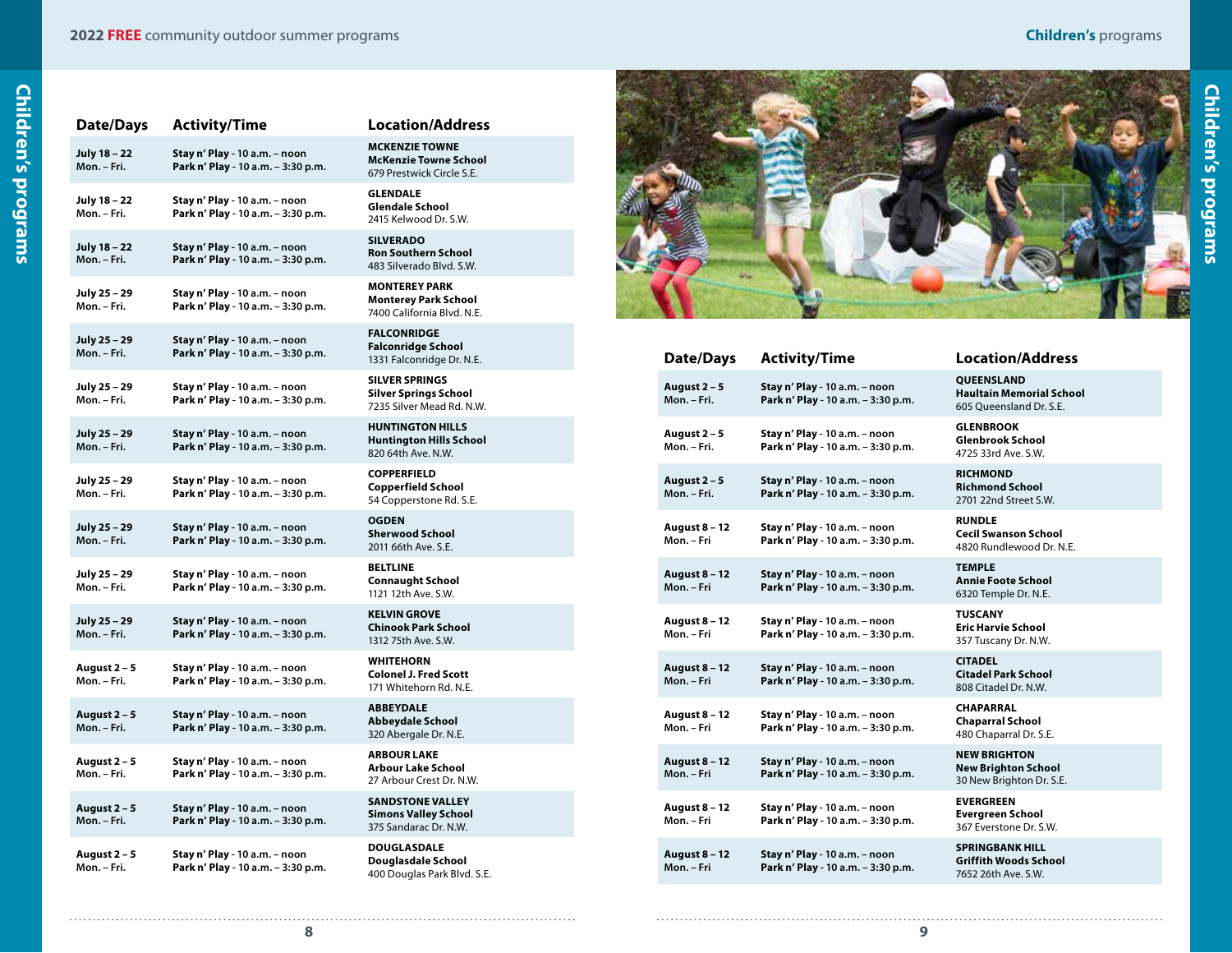**Children's programs**

**Children's programs** 



| Date/Days                            | Activity/Time                                                       |  |
|--------------------------------------|---------------------------------------------------------------------|--|
| <b>August 15 - 19</b><br>Mon. - Fri. | Stay n' Play - 10 a.m. - noon<br>Park n' Play - 10 a.m. - 3:30 p.m. |  |
| August 15 - 19<br>Mon. - Fri.        | Stay n' Play - 10 a.m. - noon<br>Park n' Play - 10 a.m. - 3:30 p.m. |  |
| August 15 - 19<br>Mon. - Fri.        | Stay n' Play - 10 a.m. - noon<br>Park n' Play - 10 a.m. - 3:30 p.m. |  |
| <b>August 15 - 19</b><br>Mon. - Fri. | Stay n' Play - 10 a.m. - noon<br>Park n' Play - 10 a.m. - 3:30 p.m. |  |
| August 15 - 19<br>Mon. - Fri.        | Stay n' Play - 10 a.m. - noon<br>Park n' Play - 10 a.m. - 3:30 p.m. |  |
| August 15 - 19<br>Mon. - Fri.        | Stay n' Play - 10 a.m. – noon<br>Park n' Play - 10 a.m. - 3:30 p.m. |  |
| August 15 - 19<br>Mon. - Fri.        | Stay n' Play - 10 a.m. – noon<br>Park n' Play - 10 a.m. - 3:30 p.m. |  |
| August 15 - 19<br>Mon. - Fri.        | Stay n' Play - 10 a.m. – noon<br>Park n' Play - 10 a.m. - 3:30 p.m. |  |

#### **Location/Address**

**SADDLE RIDGE Saddle Ridge School** 368 Saddlecrest Blvd. N.E. **COVENTRY HILLS**

**Nose Creek School** 135 Covepark Square N.E.

**EDGEMONT**

**Edgemont School** 55 Edgevalley Circle N.W.

**EVANSTON Kenneth D. Taylor School** 30 Evanscove Circle N.W.

**RIVERBEND Riverbend School** 65 Rivervalley Dr. S.E.

**CRANSTON Cranston School** 205 Cranston Dr. S.E.

**BRIDLEWOOD Bridlewood School** 207 Bridleridge Way S.W.

**LAKEVIEW Jennie Elliot School** 3031 Lindsay Dr. S.W.

#### **Mobile Adventure Playground** | children + adult

Join our onsite play ambassadors for a self-directed, drop-in program. We provide loose parts and natural materials to inspire active and creative outdoor play. Parents are encouraged to stay and watch their children's imaginations soar in these adventure spaces.

| Date/Days                            | <b>Activity/Time</b>                                     | <b>Location/Address</b>                                                                                       |
|--------------------------------------|----------------------------------------------------------|---------------------------------------------------------------------------------------------------------------|
| July $4 - 8$<br>Mon. - Fri.          | <b>Mobile Adventure Playground</b><br>$10 a.m. - 3 p.m.$ | <b>CHARLESWOOD</b><br><b>West Confederation Park</b><br>2020 Chicoutimi Dr N.W.                               |
| July 11 - 15<br>Mon. - Fri.          | <b>Mobile Adventure Playground</b><br>10 a.m. - 3 p.m.   | <b>SKYVIEW RANCH</b><br><b>Skyview Springs Playground</b><br>Skyview Shores Cr. and<br>Skyview Ranch Way N.E. |
| July 18 - 22<br>Mon. - Fri.          | <b>Mobile Adventure Playground</b><br>$10 a.m. - 3 p.m.$ | <b>CRESTMONT</b><br><b>Crestmont West Park</b><br>Crestbrook Link and Crestbrook Dr. S.W.                     |
| July 25 - 29<br>Mon. - Fri.          | <b>Mobile Adventure Playground</b><br>10 a.m. - 3 p.m.   | <b>EVANSTON</b><br><b>Evanston Community Park</b><br>Evanston Dr and Symons Valley Pkwy N.W.                  |
| August 2 - 5<br>Tues. - Fri.         | <b>Mobile Adventure Playground</b><br>$10 a.m. - 3 p.m.$ | <b>MANCHESTER</b><br><b>Manchester Insect Playground</b><br>1a St SW and 57 Ave S W.                          |
| <b>August 8 - 12</b><br>Mon. - Fri.  | <b>Mobile Adventure Playground</b><br>10 a.m. - 3 p.m.   | <b>FOREST LAWN</b><br><b>Forest Lawn Community Park</b><br>10 Ave and 43 St. S.E.                             |
| <b>August 15 - 19</b><br>Mon. - Fri. | <b>Mobile Adventure Playground</b><br>$10 a.m. - 3 p.m.$ | <b>ROCKY RIDGE</b><br><b>Rocky Ridge Greenspace</b><br>Rocky Ridge Blvd and Rockyvale Dr N.W.                 |
| August 22 - 26<br>Mon. - Fri.        | <b>Mobile Adventure Playground</b><br>10 a.m. - 3 p.m.   | <b>MAYLAND HEIGHTS</b><br><b>Crossroads Community Association</b><br>1803 14 Ave N.E.                         |

#### **Wetland Wonders** | children 5 – 12 years + adult

Are you ready to learn all about the wonders of wetlands? Discover why these natural spaces are important and get an up-close view of the amazing critters that live below the surface. This drop-in program starts at 1:30 p.m. on Wednesdays at Ralph Klein Park. Children must be accompanied by an adult.

| Date/Days                                                | <b>Activity/Time</b>                             | <b>Location/Address</b>                                |
|----------------------------------------------------------|--------------------------------------------------|--------------------------------------------------------|
| July 6, 13, 20, 27<br>August 3, 10, 17, 24<br>Wednesdays | <b>Wetland Wonders</b><br>$1:30$ p.m. $-3$ .p.m. | <b>SHEPARD</b><br>Ralph Klein Park<br>12350 84 St S.E. |
|                                                          |                                                  |                                                        |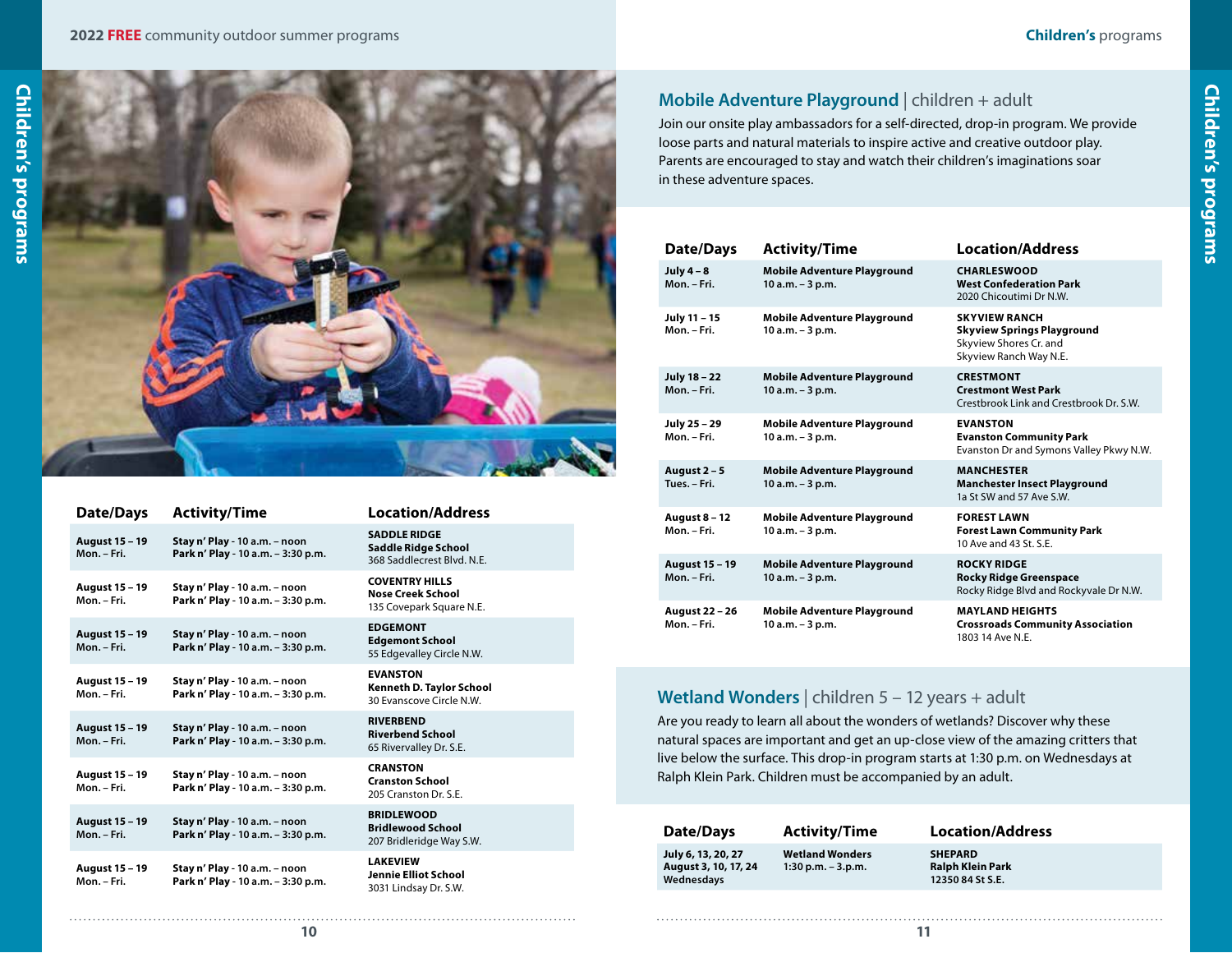#### **LEAD** | youth 11 - 17 years

LEAD is The City of Calgary's leadership certification program. Youth will learn to develop and practice leadership skills while earning credibility, recognition and opportunities in the community that will strengthen their leadership skills. Participants are required to complete 20 hours of practicum experience that will enhance their skills further in a hands-on practical way. Pre-registration is required. Register online at **calgary.ca/free** or call **403.268.3800**.

#### **LEAD 2.0** | youth 11 - 17 years

LEAD 2.0 is The City's next step leadership program for youth. Graduates of LEAD can enhance their leadership skills, exercise their critical thinking, develop job skills, and discover the positive impact they can have in their community. Participants must have completed LEAD or Nature LEAD to be eligible to register for the program. Preregister online at **calgary.ca/free** or call **403.268.3800**.

#### **Youth Job Skillz** | youth 13 – 16 years

Do you want to earn a training certificate and build your resume? Want to dive deeper into employable skills and discover ways to set yourself apart from the rest? Join our **FREE** youth program to learn about working with children in your community and using your skills to have fun. If you are 13 to 16 years old, this program is for you. Preregister online at **calgary.ca/free** or call **403.268.3800**.

| Date/Days                           | <b>Activity/Time</b>                      | <b>Location/Address</b>                                                                                                     |
|-------------------------------------|-------------------------------------------|-----------------------------------------------------------------------------------------------------------------------------|
| July 4 - 15<br>Mon. - Fri.          | <b>LEAD</b><br>$10 a.m. - 3 p.m.$         | <b>MARLBOROUGH PARK</b><br><b>Marlborough Park Community Association</b><br>6021 Madigan Dr. N.E.<br><b>Barcode: 61176</b>  |
| July 4 - 15<br>Mon. - Fri.          | Youth Job Skillz<br>10 a.m. - 3 p.m.      | <b>RANCHLANDS</b><br><b>Ranchlands Community Association</b><br>7713 Ranchview Dr. N.W.<br><b>Barcode: 61184</b>            |
| July 18 - 29<br>Mon. - Fri.         | Youth Job Skillz<br>10 a.m. - 3 p.m.      | <b>MARTINDALE</b><br><b>Genesis Centre</b><br>7555 Falconridge Boulevard N.E.<br><b>Barcode: 61182</b>                      |
| July 18 - 29<br>Mon. - Fri.         | <b>LEAD</b><br>10 a.m. - 3 p.m.           | <b>CRANSTON</b><br>Dr. George Stanley School<br>585 Cranston Dr. S.F.<br><b>Barcode: 61177</b>                              |
| <b>August 2 - 12</b><br>Mon. - Fri. | LEAD <sub>2.0</sub><br>$10 a.m. - 3 p.m.$ | <b>SILVER SPRINGS</b><br><b>Silver Springs Community Association</b><br>5720 Silver Ridge Dr. N.W.<br><b>Barcode: 61180</b> |

|  | Date/Days                            | <b>Activity/Time</b>                        | <b>Location/Address</b>                                                                                      |
|--|--------------------------------------|---------------------------------------------|--------------------------------------------------------------------------------------------------------------|
|  | <b>August 2 - 12</b><br>Mon. - Fri.  | Youth Job Skillz<br>$10 a.m. - 3 p.m.$      | <b>MCKENZIE TOWNE</b><br><b>McKenzie Towne Church</b><br>7 McKenzie Towne Gate S.E.<br><b>Barcode: 61183</b> |
|  | <b>August 15 - 26</b><br>Mon. - Fri. | <b>Youth Job Skillz</b><br>10 a.m. - 3 p.m. | <b>WILDWOOD</b><br><b>Wildwood Community Association</b><br>4411 Spruce Dr. S.W.<br>Barcode: 61181           |
|  | <b>August 15 - 26</b><br>Mon. - Fri. | <b>LEAD</b><br>$10 a.m. - 3 p.m.$           | <b>SHAWNESSY</b><br>Samuel W. Shaw School<br>115 Shannon Dr. S.W.<br><b>Barcode: 61179</b>                   |

**Youth programs**

Youth programs

#### **Nature LEAD** | youth 11 - 17 years

This youth leadership certification program allows youth to learn, develop and practice their leadership skills, all with an emphasis on nature. Participants are required to complete 20 hours of volunteer experience that will further their skills in a hands-on way to receive the certificate. Pre-registration is required. Register online at **calgary.ca/free** or call **403.268.3800**.

| Date/Days                            | <b>Activity/Time</b>                  | <b>Location/Address</b>                                                                                 |
|--------------------------------------|---------------------------------------|---------------------------------------------------------------------------------------------------------|
| July $5 - 8$<br>Tues. - Fri.         | <b>Nature LEAD</b><br>9 a.m. - 3 p.m. | <b>INGLEWOOD</b><br>Inglewood Bird Sanctuary - Walker House<br>2425 9 Ave S.E.<br><b>Barcode: 60910</b> |
| July 26 - 29<br>Tues. - Fri.         | Nature LEAD<br>9 a.m. - 3 p.m.        | <b>INGLEWOOD</b><br>Inglewood Bird Sanctuary - Walker House<br>2425 9 Ave S.E.<br><b>Barcode: 60911</b> |
| <b>August 9 - 12</b><br>Tues. - Fri. | <b>Nature LEAD</b><br>$9a.m. - 3p.m.$ | <b>SHEPARD</b><br>Ralph Klein Park<br>12350 84 St S F<br><b>Barcode: 60912</b>                          |
| August 23 - 26<br>Tues. - Fri.       | <b>Nature LEAD</b><br>$9a.m. - 3p.m.$ | <b>SHEPARD</b><br>Ralph Klein Park<br>12350 84 St S.E.<br><b>Barcode: 60913</b>                         |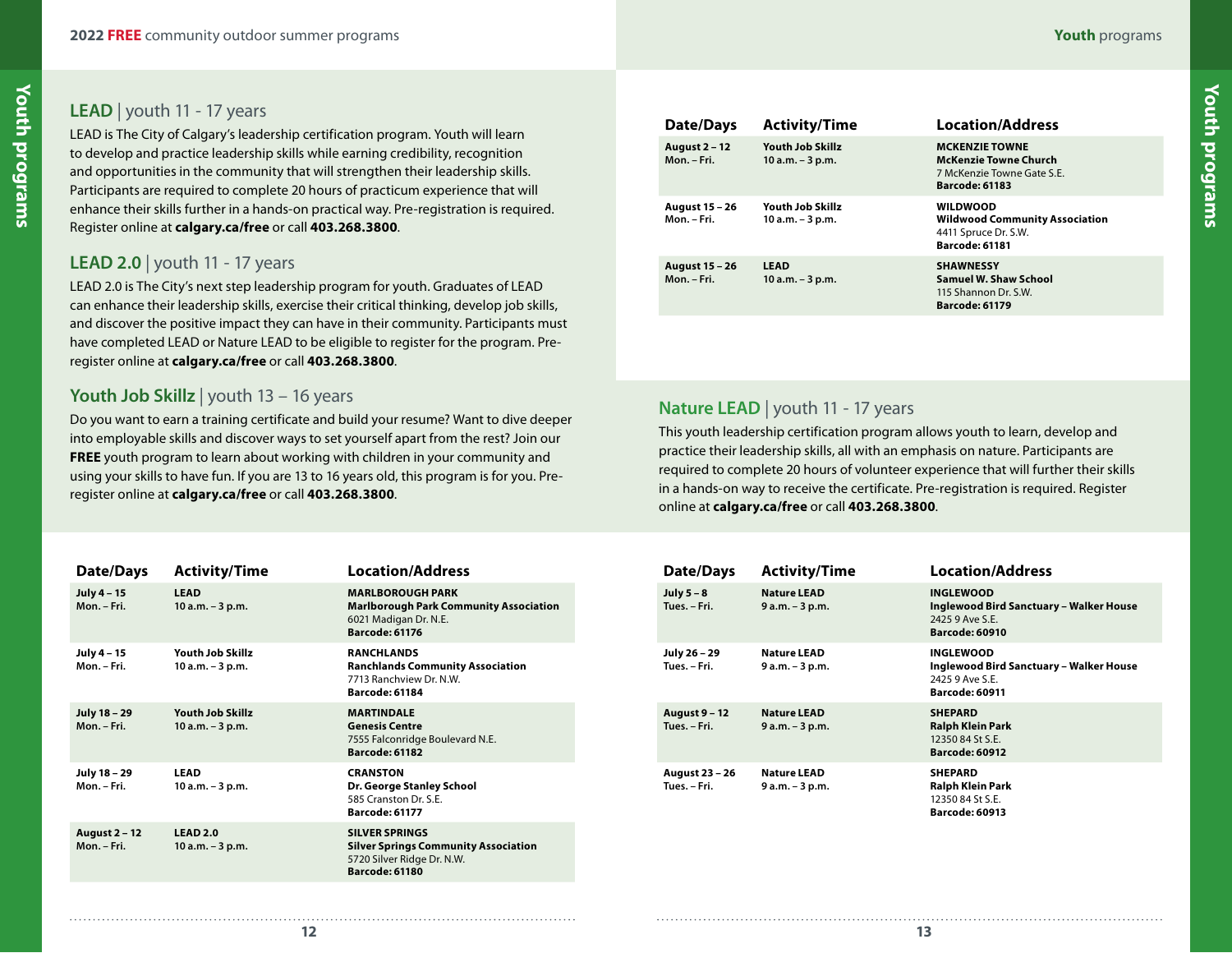#### **Unplug n' Play** | family/all ages

These events bring fun and entertainment to the community! Bring your lawn chair and enjoy live entertainment and activity for an evening of fun with family, friends, and neighbours. Reserve your drop-in spot online 7 days in advance by visiting **calgary.ca/free**. Walk ups will also be accepted on a first come, first serve basis.

| Date/Days                          | <b>Activity/Time</b>                 | <b>Location/Address</b>                                                             |
|------------------------------------|--------------------------------------|-------------------------------------------------------------------------------------|
| July 5<br><b>Tuesday</b>           | <b>Unplugn' Play</b><br>$6 - 8 p.m.$ | <b>RANCHLANDS</b><br><b>Ranchlands School</b><br>610 Ranchlands Boulevard N.W.      |
| July 7<br>Thursday                 | Unplug n' Play<br>$6 - 8 p.m.$       | <b>AUBURN BAY</b><br>Auburn Bay School<br>7 Auburn Bay Ave. S.E.                    |
| July 12<br><b>Tuesday</b>          | <b>Unplugn' Play</b><br>$6 - 8 p.m.$ | <b>SIGNAL HILL</b><br><b>Battalion Park School</b><br>369 Sienna Park Dr. S.W.      |
| July 14<br>Thursday                | Unplug n' Play<br>$6 - 8 p.m.$       | <b>HIDDEN VALLEY</b><br><b>Hidden Valley School</b><br>10959 Hidden Valley Dr. N.W. |
| July 19<br><b>Tuesday</b>          | <b>Unplugn' Play</b><br>$6 - 8 p.m.$ | <b>DALHOUSIE</b><br><b>West Dalhousie School</b><br>6502 58th Street N.W.           |
| July 21<br>Thursday                | Unplug n' Play<br>$6 - 8 p.m.$       | <b>MCKENZIE TOWNE</b><br><b>McKenzie Towne School</b><br>679 Prestwick Circle S.E.  |
| July 26<br><b>Tuesday</b>          | <b>Unplugn' Play</b><br>$6 - 8 p.m.$ | <b>KELVIN GROVE</b><br><b>Chinook Park School</b><br>1312 75th Ave. S.W.            |
| July 28<br>Thursday                | Unplug n' Play<br>6 - 8 p.m.         | <b>HUNTINGTON HILLS</b><br><b>Huntington Hills School</b><br>820 64th Ave. N.W.     |
| <b>August 2</b><br><b>Tuesday</b>  | <b>Unplugn' Play</b><br>$6 - 8 p.m.$ | <b>SANDSTONE</b><br><b>Simons Valley School</b><br>375 Sandarac Dr. N.W.            |
| August 4<br>Thursday               | Unplug n' Play<br>$6 - 8 p.m.$       | <b>GLENBROOK</b><br><b>Glenbrook School</b><br>4725 33rd Ave. S.W.                  |
| <b>August 9</b><br><b>Tuesday</b>  | <b>Unplugn' Play</b><br>$6 - 8 p.m.$ | <b>NEW BRIGHTON</b><br><b>New Brighton School</b><br>30 New Brighton Dr. S.E.       |
| <b>August 11</b><br>Thursday       | Unplug n' Play<br>$6 - 8 p.m.$       | <b>TEMPLE</b><br>Annie Foote School<br>6320 Temple Dr. N.E.                         |
| <b>August 16</b><br><b>Tuesday</b> | <b>Unplugn' Play</b><br>$6 - 8 p.m.$ | <b>EVANSTON</b><br><b>Kenneth D. Taylor School</b><br>30 Evanscove Circle N.W.      |
| August 18<br>Thursday              | Unplug n' Play<br>$6 - 8 p.m.$       | <b>CRANSTON</b><br><b>Cranston School</b><br>205 Cranston Dr. S.E.                  |



#### **Mobile Skate & Scoot Spot** | family/all ages

Check out these free drop-in wheeled sport opportunities. Fun for both beginners and skilled in-line skaters, skateboarders, and scooter users of all ages. Skate and scoot monitors are on site during the indicated hours and can provide tips and tricks. Helmets are required.

| Date/Days                            | <b>Activity/Time</b>                                     | <b>Location/Address</b>                                                                                                                        |
|--------------------------------------|----------------------------------------------------------|------------------------------------------------------------------------------------------------------------------------------------------------|
| July 7 - 19<br>Sun. - Sat.           | <b>Mobile Skate and Scoot Spot</b><br>11 $a.m. - 7 p.m.$ | <b>HIDDEN VALLEY</b><br><b>Hidden Valley Community Association</b><br>10504 Hidden Valley Dr. N.W. (outdoor rink)                              |
| July 21 - August 2<br>Sun. - Sat.    | <b>Mobile Skate and Scoot Spot</b><br>11 $a.m. - 7 p.m.$ | <b>HAWKWOOD</b><br><b>Hawkwood Community Association</b><br>85 Hawkhill Rd. N.W. (outdoor rink)                                                |
| <b>August 4 - 16</b><br>Sun. - Sat.  | <b>Mobile Skate and Scoot Spot</b><br>Noon $-8$ p.m.     | <b>WEST SPRINGS/COUGAR RIDGE</b><br><b>West Springs/Cougar Ridge</b><br><b>Community Association</b><br>8903 Wentworth Ave. S.W. (parking lot) |
| <b>August 18 - 30</b><br>Sun. - Sat. | <b>Mobile Skate and Scoot Spot</b><br>Noon $-8$ p.m.     | <b>TEMPLE</b><br><b>Temple Community Association</b><br>167 Templegreen Rd. N.E. (outdoor rink)                                                |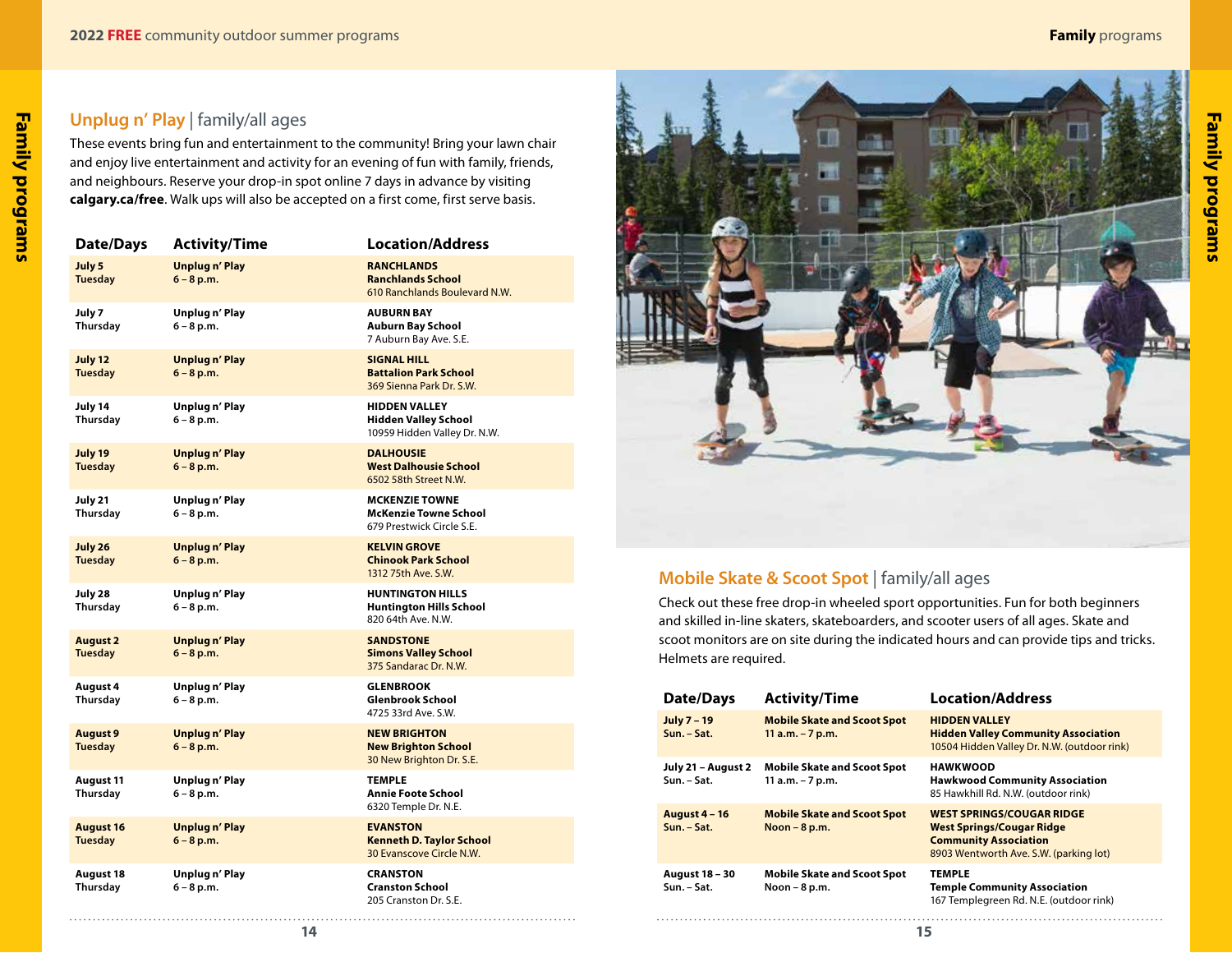**Adult programs**

**Adult programs** 



#### **Fit Park Exercises** | adults

Drop-in as we visit communities throughout Calgary. Practice and learn how to safely use park fitness equipment that will improve your strength, cardio, and overall wellbeing. Enjoy the outdoors while a certified trainer guides you with suggestions so you can get the most out of your workout.

| Date/Days            | <b>Activity/Time</b>                            | <b>Location/Address</b>                                                                                                                   |
|----------------------|-------------------------------------------------|-------------------------------------------------------------------------------------------------------------------------------------------|
| June 6<br>Monday     | <b>Fit Park Exercises</b><br>$1 - 4 p.m.$       | <b>NORTH GLENMORE PARK</b><br><b>North Glenmore Park Community Association</b><br>2231 Longridge Dr. S.W. (South of Playground equipment) |
| June 8<br>Wednesday  | <b>Fit Park Exercises</b><br>$10 a.m. - 1 p.m.$ | <b>NORTH GLENMORE PARK</b><br>North Glenmore Park Community Association<br>2231 Longridge Dr. S.W. (South of Playground equipment)        |
| June 10<br>Friday    | <b>Fit Park Exercises</b><br>$2 - 5$ p.m.       | <b>NORTH GLENMORE PARK</b><br><b>North Glenmore Park Community Association</b><br>2231 Longridge Dr. S.W. (South of Playground equipment) |
| June 12<br>Sunday    | <b>Fit Park Exercises</b><br>10 a.m. - 1 p.m.   | <b>NORTH GLENMORE PARK</b><br>North Glenmore Park Community Association<br>2231 Longridge Dr. S.W. (South of Playground equipment)        |
| June 15<br>Wednesday | <b>Fit Park Exercises</b><br>$3 - 6$ p.m.       | <b>BRIDGELAND RIVERSIDE</b><br><b>Mobile Fitness Park</b><br>1018 McDougall Rd N.E.                                                       |
| June 17<br>Friday    | <b>Fit Park Exercises</b><br>$1 - 4 p.m.$       | <b>BRIDGELAND RIVERSIDE</b><br><b>Mobile Fitness Park</b><br>1018 McDougall Rd N.E.                                                       |
| June 19<br>Sunday    | <b>Fit Park Exercises</b><br>10 a.m. - 1 p.m.   | <b>BRIDGELAND RIVERSIDE</b><br><b>Mobile Fitness Park</b><br>1018 McDougall Rd N.E.                                                       |
|                      |                                                 |                                                                                                                                           |

| <b>Date/Days</b>     | <b>Activity/Time</b>                          | <b>Location/Address</b>                                                                                 |
|----------------------|-----------------------------------------------|---------------------------------------------------------------------------------------------------------|
| June 21<br>Tuesday   | <b>Fit Park Exercises</b><br>4 p.m. - 7 p.m.  | <b>BRIDGELAND RIVERSIDE</b><br><b>Mobile Fitness Park</b><br>1018 McDougall Rd N.E.                     |
| June 23<br>Thursday  | <b>Fit Park Exercises</b><br>10 a.m. - 1 p.m. | <b>BRIDGELAND RIVERSIDE</b><br><b>Mobile Fitness Park</b><br>1018 McDougall Rd N.E.                     |
| June 25<br>Saturday  | <b>Fit Park Exercises</b><br>10 a.m. - 1 p.m. | <b>BRIDGELAND RIVERSIDE</b><br><b>Mobile Fitness Park</b><br>1018 McDougall Rd N.E.                     |
| July 2<br>Saturday   | <b>Fit Park Exercises</b><br>9 a.m. - noon    | <b>TARADALE</b><br><b>Taralake Park</b><br>652R Taralake Way N.E.                                       |
| July 4<br>Monday     | <b>Fit Park Exercises</b><br>2 p.m. - 5 p.m.  | <b>TARADALE</b><br><b>Taralake Park</b><br>652R Taralake Way N.E.                                       |
| July 5<br>Tuesday    | <b>Fit Park Exercises</b><br>5 p.m. - 8 p.m.  | <b>TARADALE</b><br><b>Taralake Park</b><br>652R Taralake Way N.E.                                       |
| July 8<br>Friday     | <b>Fit Park Exercises</b><br>10 a.m. - 1 p.m. | <b>TARADALE</b><br>Taralake Park<br>652R Taralake Way N.E.                                              |
| July 10<br>Sunday    | <b>Fit Park Exercises</b><br>5 p.m. - 7 p.m.  | <b>TARADALE</b><br><b>Taralake Park</b><br>652R Taralake Way N.E.                                       |
| July 13<br>Wednesday | <b>Fit Park Exercises</b><br>10 a.m. - 1 p.m. | <b>TARADALE</b><br><b>Taralake Park</b><br>652R Taralake Way N.E.                                       |
| July 14<br>Thursday  | <b>Fit Park Exercises</b><br>5 p.m. - 8 p.m.  | <b>PARKLAND</b><br><b>Parkland Community Association</b><br>Mobile Fitness Park 920 Parkvalley Way S.E. |
| July 17<br>Sunday    | <b>Fit Park Exercises</b><br>1 p.m. - 4 p.m.  | <b>PARKLAND</b><br><b>Parkland Community Association</b><br>Mobile Fitness Park 920 Parkvalley Way S.E. |
| July 20<br>Wednesday | <b>Fit Park Exercises</b><br>2 p.m. - 5 p.m.  | <b>PARKLAND</b><br><b>Parkland Community Association</b><br>Mobile Fitness Park 920 Parkvalley Way S.E. |
| July 22<br>Friday    | <b>Fit Park Exercises</b><br>10 a.m. - 1 p.m. | <b>PARKLAND</b><br><b>Parkland Community Association</b><br>Mobile Fitness Park 920 Parkvalley Way S.E. |
| July 23<br>Saturday  | <b>Fit Park Exercises</b><br>9 a.m. - noon    | <b>PARKLAND</b><br><b>Parkland Community Association</b><br>Mobile Fitness Park 920 Parkvalley Way S.E. |
| July 25<br>Monday    | <b>Fit Park Exercises</b><br>10 a.m. - 1 p.m. | <b>PARKLAND</b><br><b>Parkland Community Association</b><br>Mobile Fitness Park 920 Parkvalley Way S.E. |
|                      |                                               |                                                                                                         |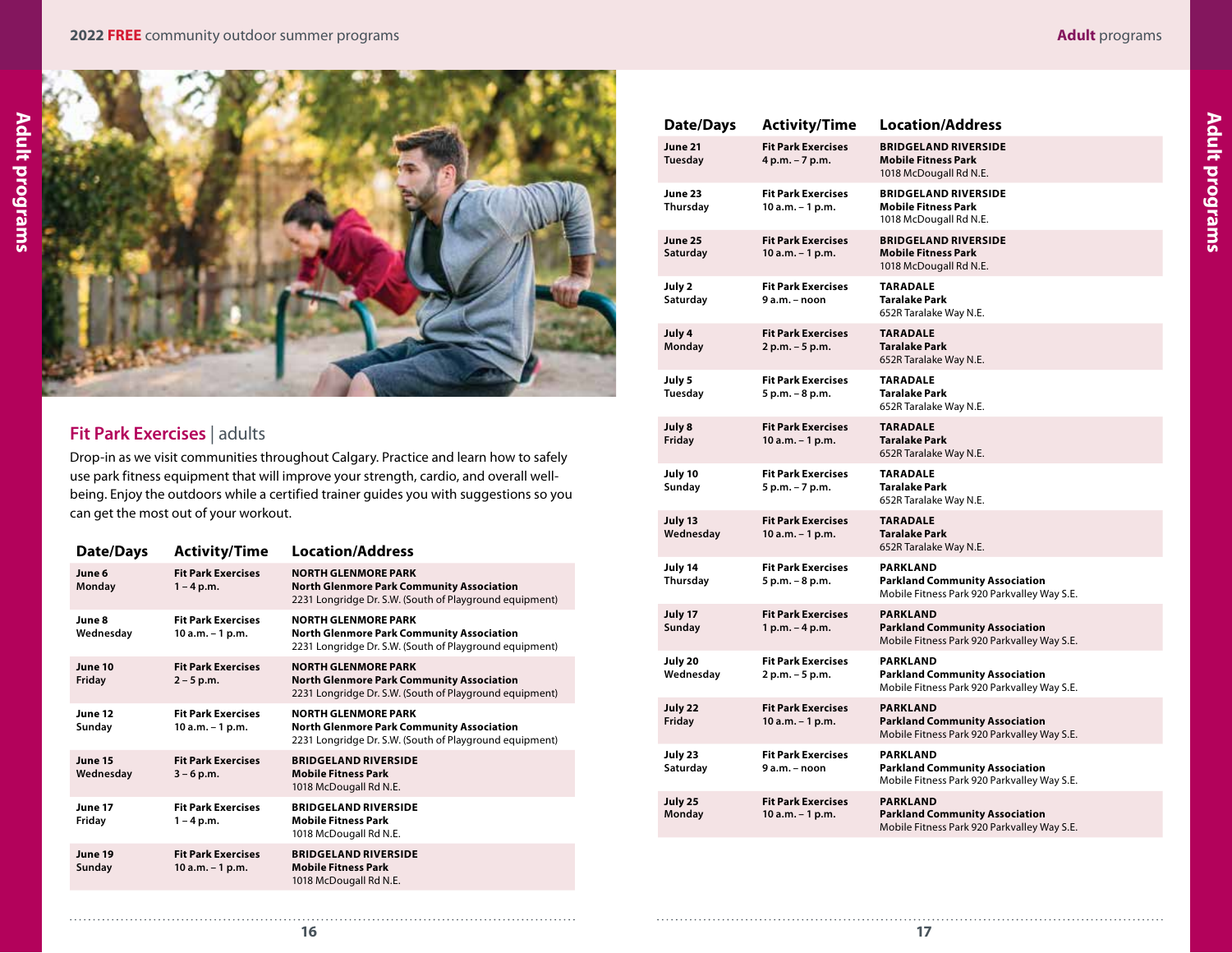**Adult programs**

**Adult programs** 



| Date/Days                    | <b>Activity/Time</b>                            | <b>Location/Address</b>                                                                        |
|------------------------------|-------------------------------------------------|------------------------------------------------------------------------------------------------|
| July 29<br>Friday            | <b>Fit Park Exercises</b><br>$10 a.m. - 1 p.m.$ | <b>HOUNSFIELD HEIGHTS/ BRIAR HILL</b><br>North of the Louise Riley Library<br>1928 14 Ave N.W. |
| August 2<br>Tuesday          | <b>Fit Park Exercises</b><br>2 p.m. - 5 p.m.    | <b>HOUNSFIELD HEIGHTS/ BRIAR HILL</b><br>North of the Louise Riley Library<br>1928 14 Ave N.W. |
| August 4<br>Thursday         | <b>Fit Park Exercises</b><br>$5 p.m. - 8 p.m.$  | <b>HOUNSFIELD HEIGHTS/ BRIAR HILL</b><br>North of the Louise Riley Library<br>1928 14 Ave N.W. |
| August 6<br>Saturday         | <b>Fit Park Exercises</b><br>$9a.m. - noon$     | <b>HOUNSFIELD HEIGHTS/ BRIAR HILL</b><br>North of the Louise Riley Library<br>1928 14 Ave N.W. |
| <b>August 7</b><br>Sunday    | <b>Fit Park Exercises</b><br>$10 a.m. - 1 p.m.$ | <b>HOUNSFIELD HEIGHTS/ BRIAR HILL</b><br>North of the Louise Riley Library<br>1928 14 Ave N.W. |
| August 9<br>Tuesday          | <b>Fit Park Exercises</b><br>$5 p.m. - 8 p.m.$  | <b>HOUNSFIELD HEIGHTS/ BRIAR HILL</b><br>North of the Louise Riley Library<br>1928 14 Ave N W  |
| <b>August 11</b><br>Thursday | <b>Fit Park Exercises</b><br>2 p.m. - 5 p.m.    | <b>ASPEN</b><br><b>Mobile Fitness Park</b><br>Aspenshire Crescent and Aspen Stone Way S.W.     |
| <b>August 13</b><br>Saturday | <b>Fit Park Exercises</b><br>10 a.m. - 1 p.m.   | <b>ASPEN</b><br><b>Mobile Fitness Park</b><br>Aspenshire Crescent and Aspen Stone Way S.W.     |
| <b>August 16</b><br>Tuesday  | <b>Fit Park Exercises</b><br>$5 p.m. - 8 p.m.$  | <b>ASPEN</b><br><b>Mobile Fitness Park</b><br>Aspenshire Crescent and Aspen Stone Way S.W.     |

| Date/Days                     | <b>Activity/Time</b>                            | <b>Location/Address</b>                                                                    |
|-------------------------------|-------------------------------------------------|--------------------------------------------------------------------------------------------|
| <b>August 18</b><br>Thursday  | <b>Fit Park Exercises</b><br>$10 a.m. - 1 p.m.$ | <b>ASPEN</b><br><b>Mobile Fitness Park</b><br>Aspenshire Crescent and Aspen Stone Way S.W. |
| <b>August 22</b><br>Monday    | <b>Fit Park Exercises</b><br>5 p.m. - 8 p.m.    | <b>ASPEN</b><br><b>Mobile Fitness Park</b><br>Aspenshire Crescent and Aspen Stone Way S.W. |
| <b>August 24</b><br>Wednesday | <b>Fit Park Exercises</b><br>$9a.m. - noon$     | <b>ASPEN</b><br><b>Mobile Fitness Park</b><br>Aspenshire Crescent and Aspen Stone Way S.W. |
| <b>August 25</b>              | <b>Fit Park Exercises</b>                       | <b>QUARRY PARK</b>                                                                         |
| Thursday                      | 2 p.m. - 5 p.m.                                 | 138 Quarry Dr. S.E.                                                                        |
| <b>August 27</b>              | <b>Fit Park Exercises</b>                       | <b>OUARRY PARK</b>                                                                         |
| Saturday                      | $10 a.m. - 1 p.m.$                              | 138 Quarry Dr. S.E.                                                                        |
| <b>August 29</b>              | <b>Fit Park Exercises</b>                       | <b>QUARRY PARK</b>                                                                         |
| Monday                        | 3 p.m. – 6 p.m.                                 | 138 Quarry Dr. S.E.                                                                        |
| <b>August 31</b>              | <b>Fit Park Exercises</b>                       | <b>QUARRY PARK</b>                                                                         |
| Wednesday                     | $1 p.m. - 4 p.m.$                               | 138 Quarry Dr. S.E.                                                                        |
| September 2                   | <b>Fit Park Exercises</b>                       | <b>QUARRY PARK</b>                                                                         |
| Friday                        | 10 a.m. - 1 p.m.                                | 138 Quarry Dr. S.E.                                                                        |
| September 6                   | <b>Fit Park Exercises</b>                       | <b>QUARRY PARK</b>                                                                         |
| Tuesday                       | 4 p.m. - 7 p.m.                                 | 138 Quarry Dr. S.E.                                                                        |